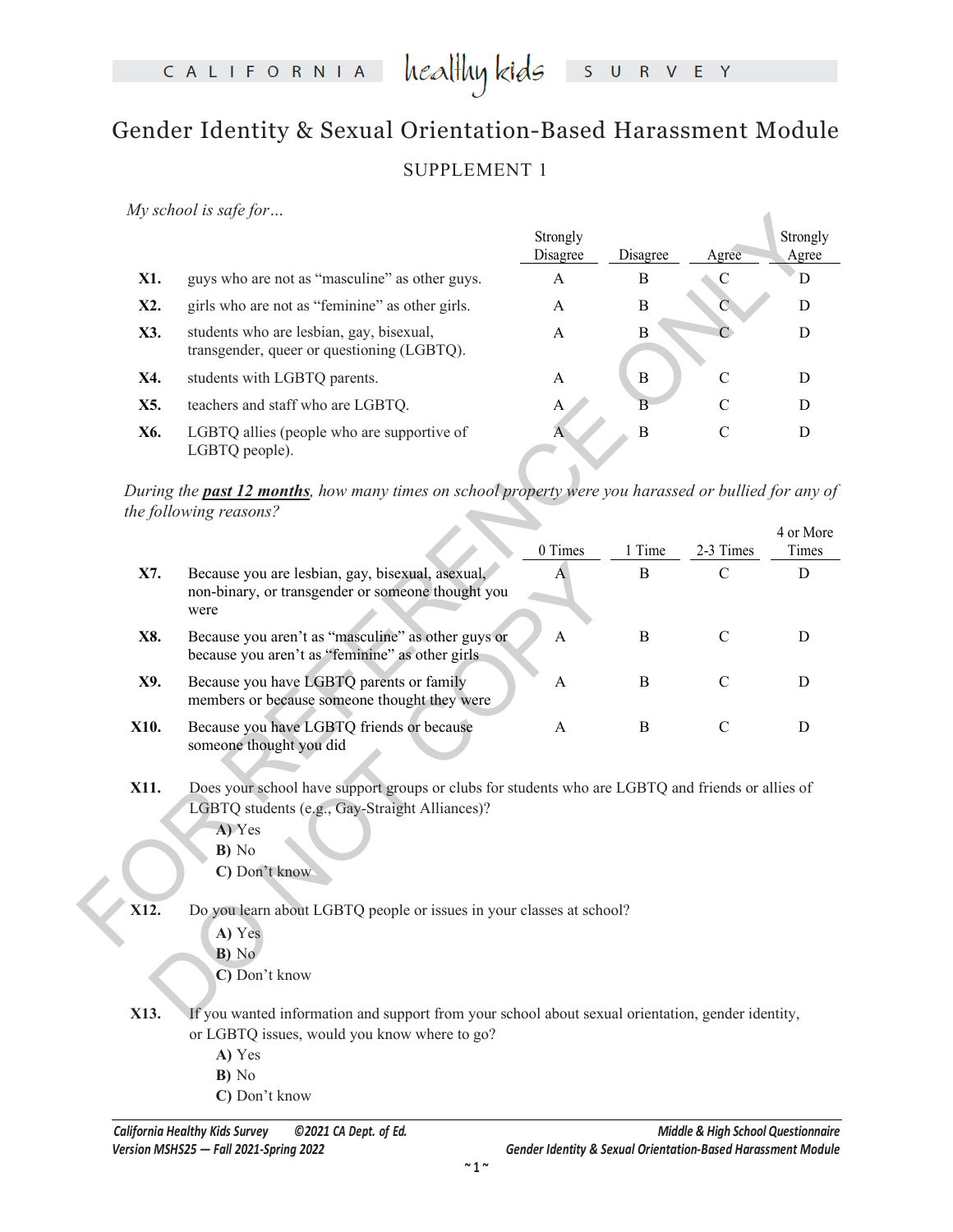## Gender Identity & Sexual Orientation-Based Harassment Module

### SUPPLEMENT 1

*If you wanted information and support about sexual orientation, gender identity, or LGBTQ issues, how likely is it that you would go to…*

|      |                                                                                                                            | Not at All Likely | A Little Likely         | Very Likely        |
|------|----------------------------------------------------------------------------------------------------------------------------|-------------------|-------------------------|--------------------|
| X14. | a school counselor or school psychologist?                                                                                 | A                 | Β                       | C                  |
| X15. | a teacher?                                                                                                                 | A                 | $\overline{B}$          | $\mathbf C$        |
| X16. | a school principal or assistant principal?                                                                                 | $\mathbf{A}$      | B                       | $\mathbf C$        |
| X17. | other adults at school (e.g., the school custodian,<br>hallway monitor, or parent volunteer)?                              | A                 | $\mathbf{B}$            | $\mathbf C$        |
| X18. | a friend at your school?                                                                                                   | $\mathbf{A}$      | $\overline{\mathbf{B}}$ | ${\bf C}$          |
| X19. | a sibling?                                                                                                                 | A                 | $\overline{B}$          | $\mathbf C$        |
| X20. | your parent or guardian?                                                                                                   | A                 | $\, {\bf B}$            | $\mathcal{C}$      |
| X21. | a friend's parent or other adult not at school?                                                                            | A                 | $\, {\bf B}$            | $\mathbf C$        |
|      | Does your school have a policy that prohibits students and staff from harassing someone based on                           | Yes               | No                      | Don't Know         |
|      |                                                                                                                            |                   |                         |                    |
| X22. | sexual orientation (lesbian, gay, bisexual, asexual,<br>straight, etc.)?                                                   | A                 | $\bf{B}$                | C                  |
| X23. | gender identity or expression (transgender, non-<br>binary, agender, not being "feminine" or<br>"masculine" enough, etc.)? | $\boldsymbol{A}$  | $\, {\bf B}$            | $\mathcal{C}$      |
|      | How often do you hear other students make negative comments or use slurs about someone's                                   |                   |                         |                    |
|      |                                                                                                                            | Never             | Rarely                  | Often<br>Sometimes |
| X24. | sex (male or female)?                                                                                                      | A                 | B                       | $\mathcal{C}$<br>D |
| X25. | sexual orientation (lesbian, gay, bisexual, asexual,<br>straight, etc.)?                                                   | $\mathbf{A}$      | B                       | $\mathbf C$<br>D   |
|      | gender identity or expression (transgender, non-<br>binary, agender, not being "feminine" or                               | $\mathbf{A}$      | B                       | $\mathcal{C}$<br>D |
| X26. | "masculine" enough, etc.)?                                                                                                 |                   |                         |                    |
| X27. | having LGBTQ parents or family members?                                                                                    | A                 | B                       | $\mathcal{C}$<br>D |

|      | Yes                                                                                                                        | Nο | Don't Know |
|------|----------------------------------------------------------------------------------------------------------------------------|----|------------|
| X22. | sexual orientation (lesbian, gay, bisexual, asexual,<br>straight, etc.)?                                                   |    |            |
| X23. | gender identity or expression (transgender, non-<br>binary, agender, not being "feminine" or<br>"masculine" enough, etc.)? |    |            |

|      | straight, etc.)?                                                                                                           |              |              |               |       |
|------|----------------------------------------------------------------------------------------------------------------------------|--------------|--------------|---------------|-------|
| X23. | gender identity or expression (transgender, non-<br>binary, agender, not being "feminine" or<br>"masculine" enough, etc.)? | А            | B            |               | C     |
|      | How often do you hear other students make negative comments or use slurs about someone's                                   |              |              |               |       |
|      |                                                                                                                            | Never        | Rarely       | Sometimes     | Often |
| X24. | sex (male or female)?                                                                                                      | A            | B            | $\mathcal{C}$ | D     |
| X25. | sexual orientation (lesbian, gay, bisexual, asexual,<br>straight, etc.)?                                                   | $\mathsf{A}$ | B            | C             | D     |
| X26. | gender identity or expression (transgender, non-<br>binary, agender, not being "feminine" or<br>"masculine" enough, etc.)? | $\mathsf{A}$ | B            | $\mathcal{C}$ | D     |
| X27. | having LGBTQ parents or family members?                                                                                    | $\mathsf{A}$ | <sub>B</sub> | C             | D     |
| X28. | having LGBTQ friends?                                                                                                      | A            | B            | C             | D     |
|      |                                                                                                                            |              |              |               |       |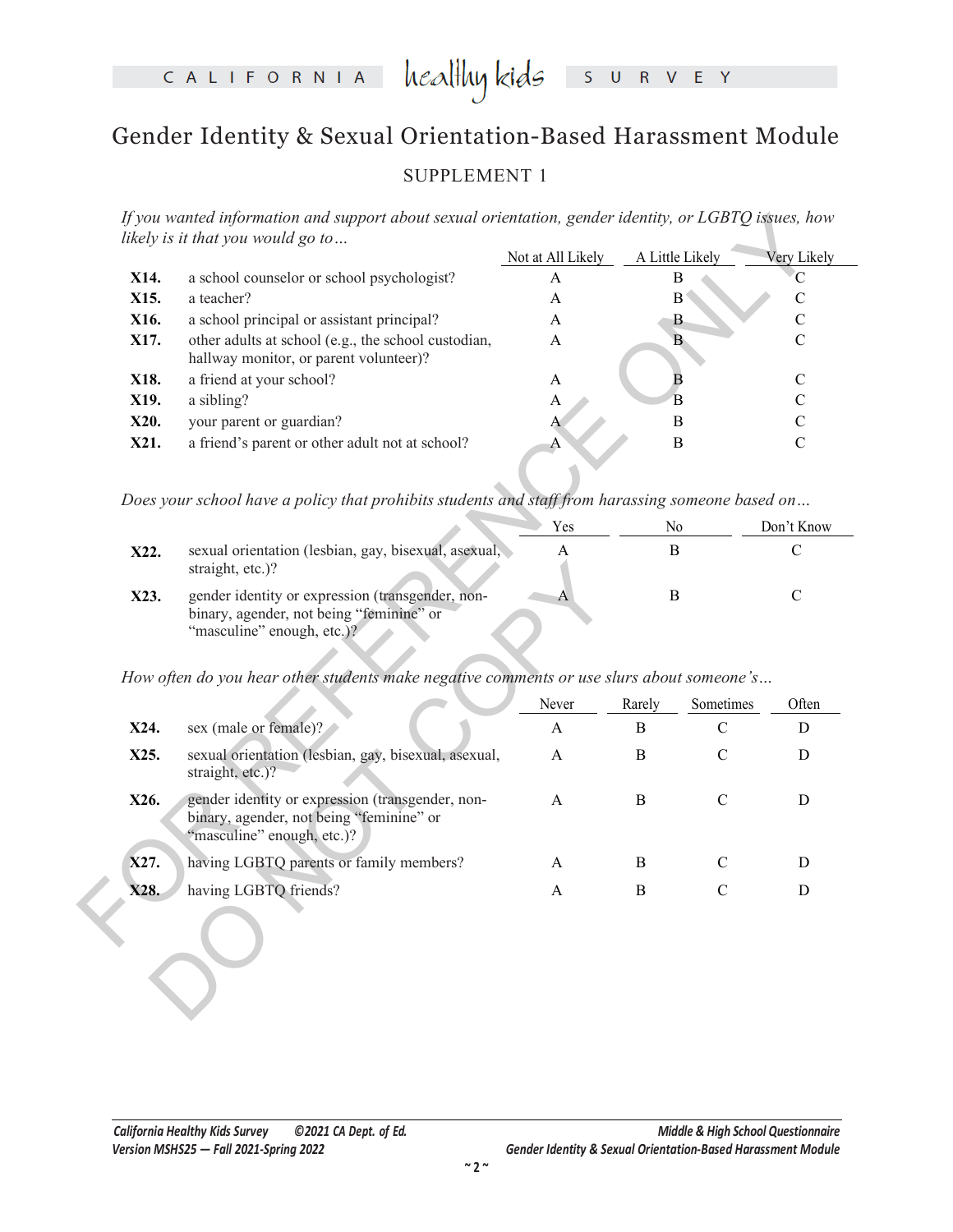# CALIFORNIA healthykids SURVEY

## Gender Identity & Sexual Orientation-Based Harassment Module

#### SUPPLEMENT 1

*How often do you see or hear other students STOP OR TRY TO STOP others from making negative comments or using slurs about someone's…* 

| <i>intervene.)</i> | (Mark Not Applicable if you have never observed a situation where students had the opportunity to                                      |                         |                |                   |                |                      |
|--------------------|----------------------------------------------------------------------------------------------------------------------------------------|-------------------------|----------------|-------------------|----------------|----------------------|
|                    |                                                                                                                                        | Never<br>Stop           | Rarely<br>Stop | Sometimes<br>Stop | Often<br>Stop  | Not<br>Applicable    |
| X29.               | sex (male or female)?                                                                                                                  | $\mathbf{A}$            | $\bf{B}$       | $\overline{C}$    | Ð              | ${\bf E}$            |
| X30.               | sexual orientation (lesbian, gay, bisexual, asexual,<br>straight, etc.)?                                                               | A                       | $\mathbf B$    | С                 | D              | E                    |
| X31.               | gender identity or expression (transgender, non-<br>binary, agender, not being "feminine" or<br>"masculine" enough, etc.)?             | $\mathbf{A}$            | $\mathbf B$    |                   | $\mathbf D$    | E                    |
| X32.               | having LGBTQ parents or family members?                                                                                                | $\overline{\mathbf{A}}$ | B              | $\mathcal{C}$     | $\mathbf D$    | E                    |
| X33.               | having LGBTQ friends?                                                                                                                  | $\overline{A}$          | $\mathbf B$    | $\overline{C}$    | ${\bf D}$      | ${\bf E}$            |
| X35.               | sexual orientation (lesbian, gay, bisexual, asexual,<br>straight, etc.)?                                                               |                         | A              | B                 | $\mathcal{C}$  | $\mathbf D$          |
| X34.               | How often do you hear teachers or school staff make negative comments or use slurs about someone's<br>sex (male or female)?            |                         | Never<br>A     | Rarely<br>B       | Sometimes<br>C | Often<br>$\mathbf D$ |
| X36.               | gender identity or expression (transgender, non-                                                                                       |                         | A              | B                 | $\mathcal{C}$  | D                    |
|                    | binary, agender, not being "feminine" or "masculine"<br>enough, etc.)?                                                                 |                         |                |                   |                |                      |
| X37.               | having LGBTQ parents or family members?                                                                                                |                         | A              | B                 | $\mathsf{C}$   | D                    |
| X38.               | having LGBTQ friends?                                                                                                                  |                         | A              | B                 | $\mathcal{C}$  | D                    |
|                    | How often do you see or hear teachers or school staff STOP OR TRY TO STOP others from making                                           |                         |                |                   |                |                      |
|                    | negative comments or using slurs about someone's                                                                                       |                         |                |                   |                |                      |
|                    | (Mark Not Applicable if you have never observed a situation where teachers or other school staff had<br>the opportunity to intervene.) |                         |                |                   |                |                      |
|                    |                                                                                                                                        | Never                   | Rarely         | Sometimes         | Often          | Not                  |
|                    |                                                                                                                                        | Stop                    | Stop           | Stop              | Stop           | Applicable           |
| X39.               | sex (male or female)?                                                                                                                  | $\mathbf{A}$            | $\, {\bf B}$   | $\mathcal{C}$     | D              | E                    |
| X40.               | sexual orientation (lesbian, gay, bisexual,<br>asexual, straight, etc.)?                                                               | A                       | $\bf{B}$       | $\mathcal{C}$     | D              | E                    |

|                |                                                                                                                                        |              | Never  | Rarely        | Sometimes     | Often      |
|----------------|----------------------------------------------------------------------------------------------------------------------------------------|--------------|--------|---------------|---------------|------------|
| X34.           | sex (male or female)?                                                                                                                  |              | A      | B             | C             | D          |
| X35.           | sexual orientation (lesbian, gay, bisexual, asexual,<br>straight, etc.)?                                                               |              | A      | B             | $\mathcal{C}$ | D          |
| X36.           | gender identity or expression (transgender, non-<br>binary, agender, not being "feminine" or "masculine"<br>enough, etc.)?             |              | A      | B             | $\mathcal{C}$ | D          |
| X37.           | having LGBTQ parents or family members?                                                                                                |              | A      | B             | C             | D          |
| X38.           | having LGBTQ friends?                                                                                                                  |              | A      | B             | C             | D          |
|                | (Mark Not Applicable if you have never observed a situation where teachers or other school staff had<br>the opportunity to intervene.) | Never        | Rarely | Sometimes     | Often         | Not        |
|                |                                                                                                                                        | Stop         | Stop   | Stop          | Stop          | Applicable |
| X39.           | sex (male or female)?                                                                                                                  | A            | B      | C             | D             | E          |
| X40.           | sexual orientation (lesbian, gay, bisexual,<br>asexual, straight, etc.)?                                                               | $\mathsf{A}$ | B      | C             | D             | E          |
| X41.           | gender identity or expression (transgender, non-<br>binary, agender, not being "feminine" or<br>"masculine" enough, etc.)?             | $\mathsf{A}$ | B      | $\mathcal{C}$ | D             | E          |
| V <sub>1</sub> | $\mu_{\text{avima}}$ $\sim$ LCDTO <i>monomta</i> an family monohoma?                                                                   |              | D      |               | <sub>D</sub>  | Е          |

|              |                                                                                                                            | Never<br>Stop | Rarely<br>Stop | Sometimes<br>Stop | Often<br>Stop | <b>Not</b><br>Applicable |
|--------------|----------------------------------------------------------------------------------------------------------------------------|---------------|----------------|-------------------|---------------|--------------------------|
| X39.         | sex (male or female)?                                                                                                      | А             | В              |                   | D             | Е                        |
| X40.         | sexual orientation (lesbian, gay, bisexual,<br>as exual, straight, etc.)?                                                  | A             | В              |                   | D             | Е                        |
| X41.         | gender identity or expression (transgender, non-<br>binary, agender, not being "feminine" or<br>"masculine" enough, etc.)? | A             | В              |                   | Ð             | E                        |
| X42.<br>X43. | having LGBTQ parents or family members?<br>having LGBTQ friends?                                                           | A<br>A        | B<br>В         |                   |               | Е<br>E                   |